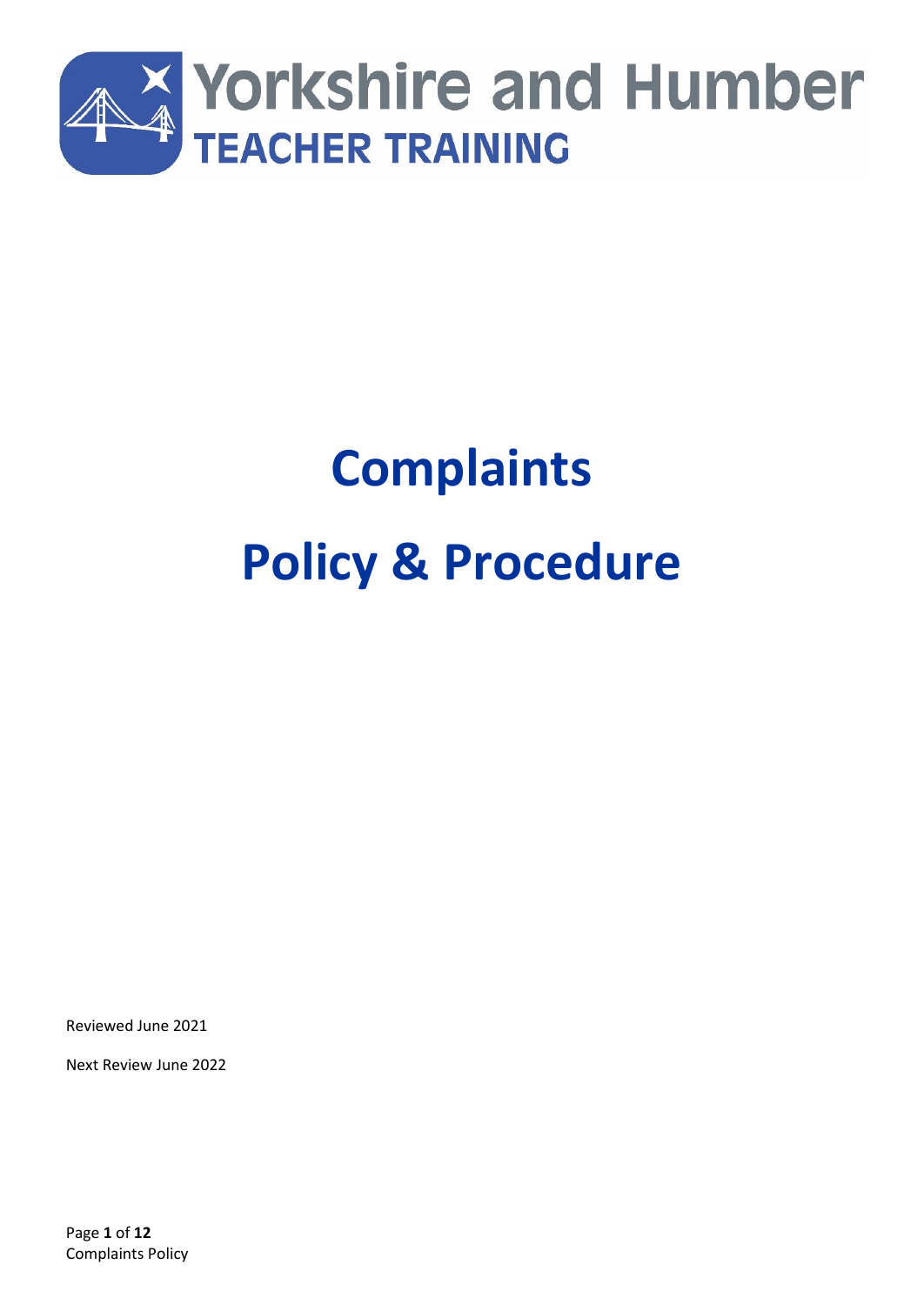# Contents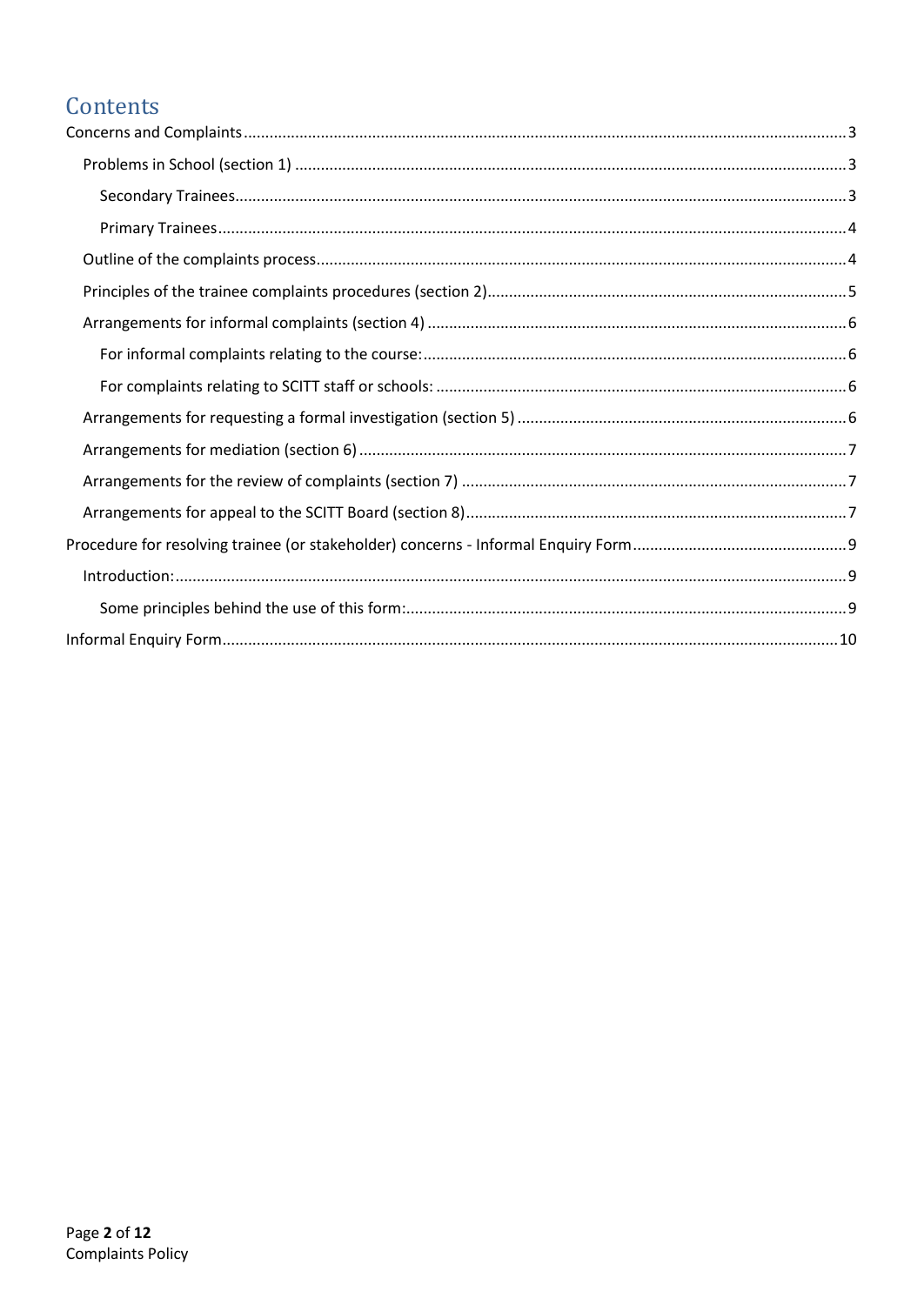# <span id="page-2-0"></span>Concerns and Complaints

A complaint is defined as any specific concern about the SCITT or one of its partner schools, including provision of a programme of study or related academic or support service. The procedures also include the investigation of those complaints which may involve other trainees.

# <span id="page-2-1"></span>Problems in School (section 1)

From time to time it will be necessary to deal with specific problem situations. The key to resolving such problems normally lies in close communication between the school and YHTT. The flow diagram below shows the usual line of communication in such cases, although it will depend on the nature and source of the problem:

#### <span id="page-2-2"></span>Secondary Trainees



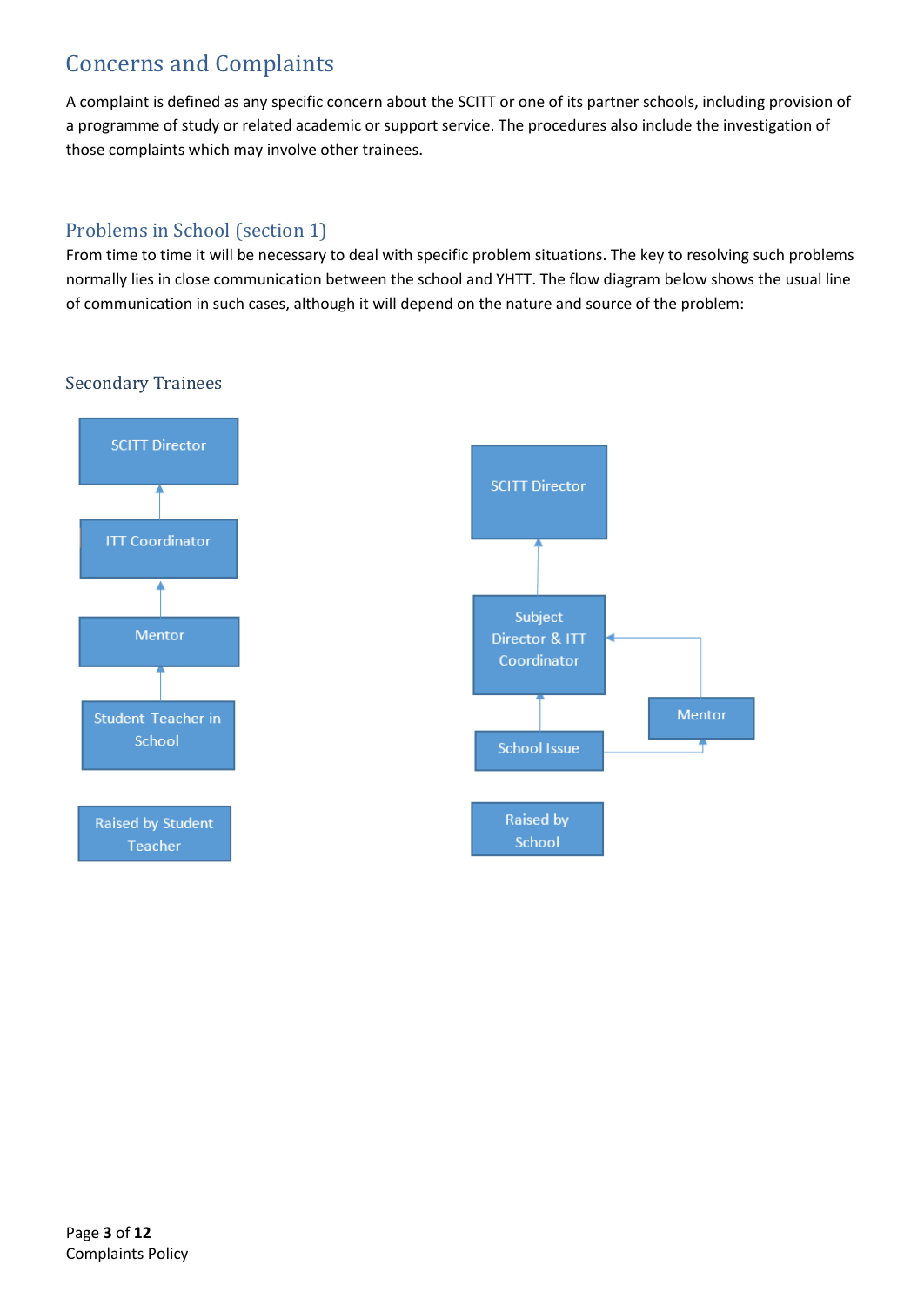## <span id="page-3-0"></span>Primary Trainees



# <span id="page-3-1"></span>Outline of the complaints process

Wherever possible, the SCITT seeks to resolve complaints informally, with complaints procedures operating, in the first instance, at the level at which the matter arose. The arrangements are set out in Section 4 of these procedures.

If the matter cannot be resolved informally, the trainee may request a formal investigation to be conducted by an investigator appointed by the SCITT Director. The arrangements are set out in Section 5 of these procedures.

If the trainee is not satisfied with the outcome of the formal investigation, the trainee can request mediation of the findings of the investigation. The SCITT Director will appoint a reviewer. The arrangements for mediation are set out in Section 6 of these procedures. If mediation is unsuccessful the procedure will them move to a review, as set out in section 7 of these procedures.

The trainee has the right of appeal against the findings of the review, or the investigation where mediation has been attempted, to the SCITT Board. The arrangements are set out in Section 8 of these procedures.

The SCITT Board will determine the appeal.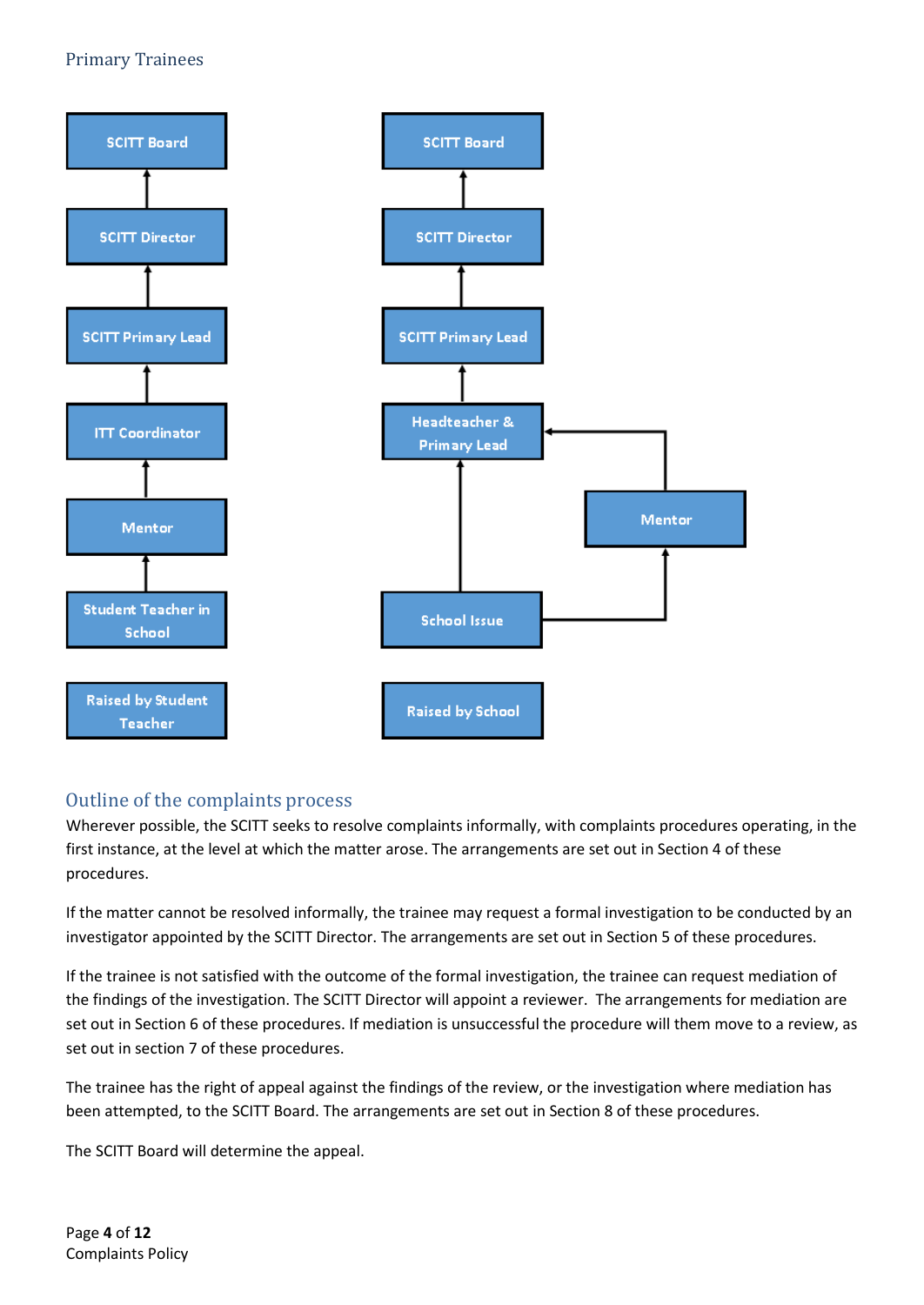Once the SCITT Board has determined the appeal, the trainee may make a complaint to the Office of the Independent Adjudicator for Higher Education (OIA) for independent adjudication. It is not possible to refer the matter to the OIA until the completion of the internal procedures. The arrangements for making a complaint to the OIA are set out in a separate paper available from the OIA [http://www.oiahe.org.uk](http://www.oiahe.org.uk/)

At the completion of each of the stages where there is written communication, the trainee will be advised in writing of the means by which the matter may be taken further.

## <span id="page-4-0"></span>Principles of the trainee complaints procedures (section 2)

The Trainees' Complaints Procedures are designed to ensure that trainees have an opportunity to raise individually or collectively matters of proper concern to them without fear of disadvantage, and in the knowledge that privacy and confidentiality will be respected.

Where it is necessary to disclose the identity of the complainant to progress a complaint, the complainant will be informed of this in writing and asked to give permission for disclosure before proceeding with the complaint. There may be occasions when anonymity limits the extent to which a complaint can be investigated and/or resolved. If such circumstances arise, then they will be discussed with the complainant so that s/he can decide upon the course of action they wish to be taken.

The SCITT will respond to complaints and, if substantiated, will take appropriate action to remedy the complaint.

Since it is difficult to investigate complaints after a lapse of time, the procedures require that the Trainee must raise the matter within a given period of time, varying according to the type of complaint. These time limits are intended to allow a sufficient period for matters to be resolved informally wherever possible. A formal complaint must be brought within two months of an attempt to resolve the matter informally. No complaint may be made in any circumstances later than two months after the last day of enrolment on the programme.

Complainants are expected to follow the procedures as set out. However, discretion will be exercised, as appropriate, to ensure that complaints are not automatically discounted because of minor procedural deficiencies in the application.

At whatever stage of the Complaints Procedures the Trainee lodges the complaint s/he must declare herself/himself not satisfied within twenty working days of the date of the written response and request that the complaint be taken forward to the next stage. The absence of a response will be deemed to confirm the complainant has been satisfied.

Where it is deemed a Trainee is abusing the procedures through making complaints which are insubstantial or unsupported by a sufficient level of evidence, the complaint will be rejected at the earliest possible time with reasons given. Where apparently false and/or malicious complaints are made, the SCITT Director, under the Trainee Disciplinary Procedures, may instigate investigations.

Anonymous or third party complaints may be investigated at the discretion of the SCITT Director.

Where a complaint is upheld, the SCITT Director will take appropriate remedial action and the complainant will be informed in writing of the action taken.

Where a trainee instigates a complaint but then withdraws the complaint prior to its conclusion the same complaint may not then be reinstated.

The SCITT Director will log all formal trainee complaints, and make an annual return to the SCITT Board.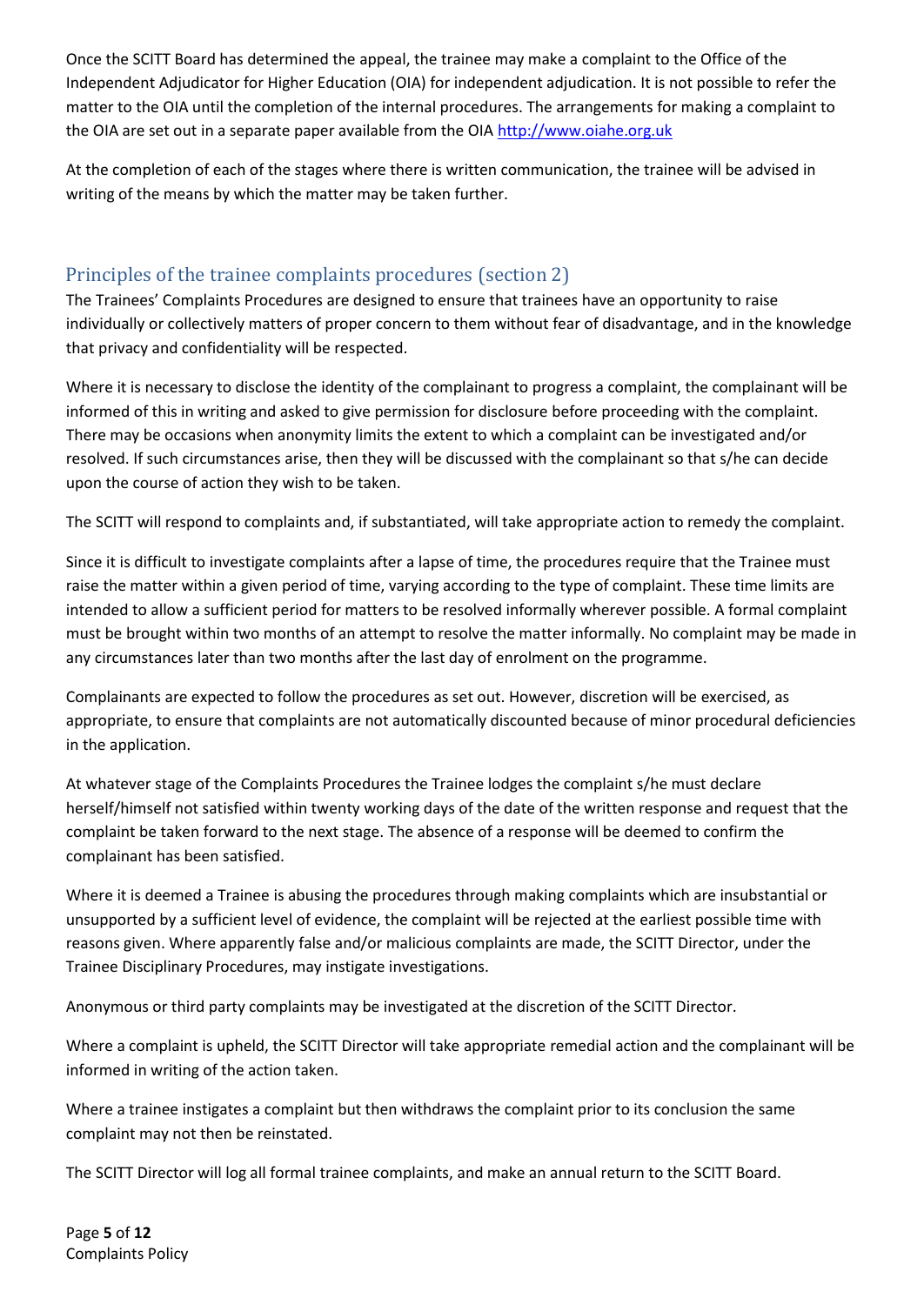Informal comments and suggestions for the improvement of the SCITT are welcomed and should be addressed to the SCITT Director via the trainee reps at the Programme Development Committee.

## <span id="page-5-0"></span>Arrangements for informal complaints (section 4)

Most complaints should be resolved informally, since it is at the level of immediate contact that problems can most quickly be resolved and relevant action taken. For complaints of this nature, the SCITTs procedure should be as follows.

#### <span id="page-5-1"></span>For informal complaints relating to the course:

The trainee should discuss the matter, in the first instance, with the Personal Tutor.

#### <span id="page-5-2"></span>For complaints relating to SCITT staff or schools:

The trainee should discuss the matter, in the first instance, with the person providing the service, and then with their Subject Tutor.

In all cases concerns or complaints will be recorded on Informal Enquiry Form and will be passed to the SCITT Director.

If the trainee withdraws a complaint at this stage, then the SCITT Director will formally close the process.

### <span id="page-5-3"></span>Arrangements for requesting a formal investigation (section 5)

If the trainee remains dissatisfied and wishes to take the complaint further, then s/he should write to the SCITT Director within two months of an attempt to resolve the matter informally. A formal complaint must be brought within two months of an attempt to resolve the matter informally. No complaint may be made later than two months after the informal stage and must be made at least two working days before the last day of enrolment on the course.

A formal complaint should be in writing and must:

- Detail any specific concern about the provision of a course of study or the service provided.
	- $\circ$  Indicate the outcome sought. However, complainants should note that the outcome may be different from the one sought.
	- o Be accompanied by appropriate evidence, where possible.

The SCITT Director will nominate a suitable person to investigate the complaint ('the investigator'). The investigator will then seek appropriate evidence to conduct the review. In addition, the trainee should be invited to speak with the investigator in person or at a distance, for instance over the telephone.

Where the complaint concerns the SCITT Director, the complaint is to be directed to the SCITT Board. The SCITT Board will nominate the investigator.

- The investigator should make a written response within two weeks of the meeting with the trainee, or the trainee declining the invitation to a meeting.
- The investigator is to provide a summary of the complaint, the findings of the investigation and, where appropriate, a Support Plan to prevent a reoccurrence of the complaint or to initiate further action under another SCITT procedure.
- If the trainee is not satisfied with the outcome of the formal investigation, the investigator will include in the written response that the trainee can request EITHER mediation OR review of the findings of the investigation by the SCITT Board. The relevant contact details will be provided in the letter. The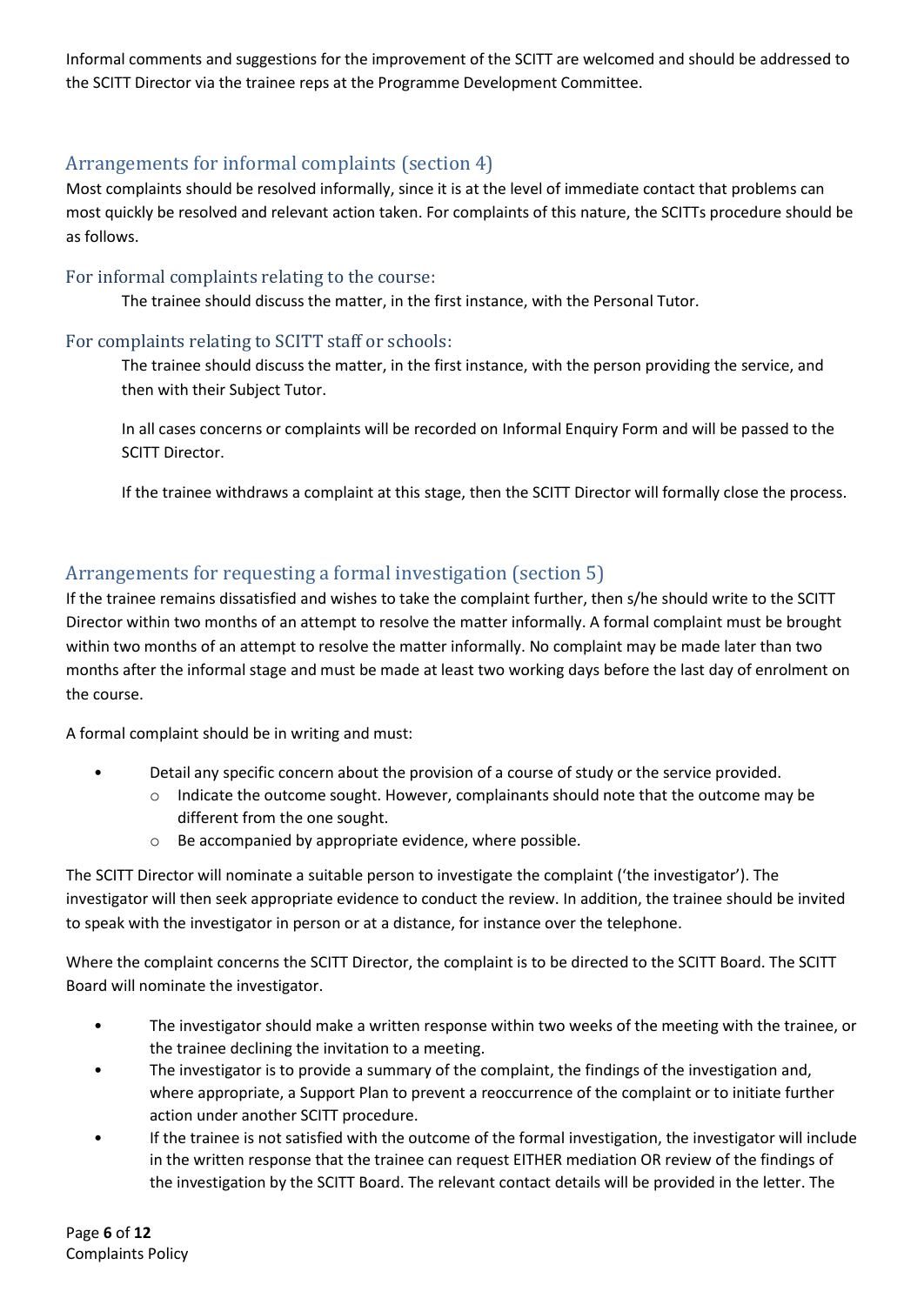SCITT Board may delegate the investigation to another suitable person, who will make the decision on behalf of them.

• The trainee may choose either Mediation or Review, but not both. Mediation is more appropriate, for example, where the trainee prefers discussions to continue with a view to resolving a complaint or where there is an issue relating to attendance or trainee debt, with the assistance of professional support from Trainee Health and Wellbeing. Review is more appropriate where the trainee prefers a formal examination of the issues led by the SCITT Director or SCITT Board.

# <span id="page-6-0"></span>Arrangements for mediation (section 6)

If the complaint remains unresolved, then the trainee may request mediation within twenty working days of receiving the written response from the investigator. The request should be made in writing, and accompanied by a copy of the correspondence received from the Investigator concerned. The arrangements for mediation will be set out in the response from the investigator. Normally, the trainee will be directed to the SCITT Director, who will arrange for the mediation.

• The mediation stage does not preclude the trainee making an appeal to the SCITT Board, following the procedures in Section 8, against the outcome of the investigation conducted by the Investigator. However, the mediation stage is an established part of the process, and there is an expectation that the trainee would seek to reach an agreement at this stage in place of requesting a review.

## <span id="page-6-1"></span>Arrangements for the review of complaints (section 7)

Where the trainee requests a review of the investigation, the following procedures will apply:

- Within twenty working days of the date of the written response from the Investigator, the trainee may request a review of the complaint by writing to the SCITT Director. The SCITT Director will nominate a suitable person to conduct the review ('the reviewer').
- A copy of the correspondence received by the trainee from the Investigator should accompany the request.
- The person undertaking the review will collect such evidence as is necessary, which may include meeting with the trainee making the complaint, where this is appropriate.
- The trainee should receive a written acknowledgement from the SCITT Director, or investigator, within fourteen days of the complaint being received, outlining the approach to be followed.
- The reviewer may make a judgment on the subject matter of the complaint, and may either confirm or modify the decision of the Investigator. This will be contained in a formal written response to the trainee.
- Where a complaint is directed against a member of staff or staff in a school and is dealt with under this procedure, s/he will have the right to make representation.

### <span id="page-6-2"></span>Arrangements for appeal to the SCITT Board (section 8)

In the event of there being no satisfactory outcome at the mediation or review stage, the trainee may appeal in writing to the SCITT Board within twenty working days of the date of the formal written response from the reviewer or the conclusion of the mediation process. The SCITT Board will nominate a senior manager to review the appeal.

The purpose of the appeal is to determine whether the decision-making process of the SCITT was reasonable, but not to consider the merits of case. Where mediation has been attempted and failed, the appeal will concern the investigation conducted by the Investigator, since mediation is a means of enabling the parties to seek a means of resolving their differences.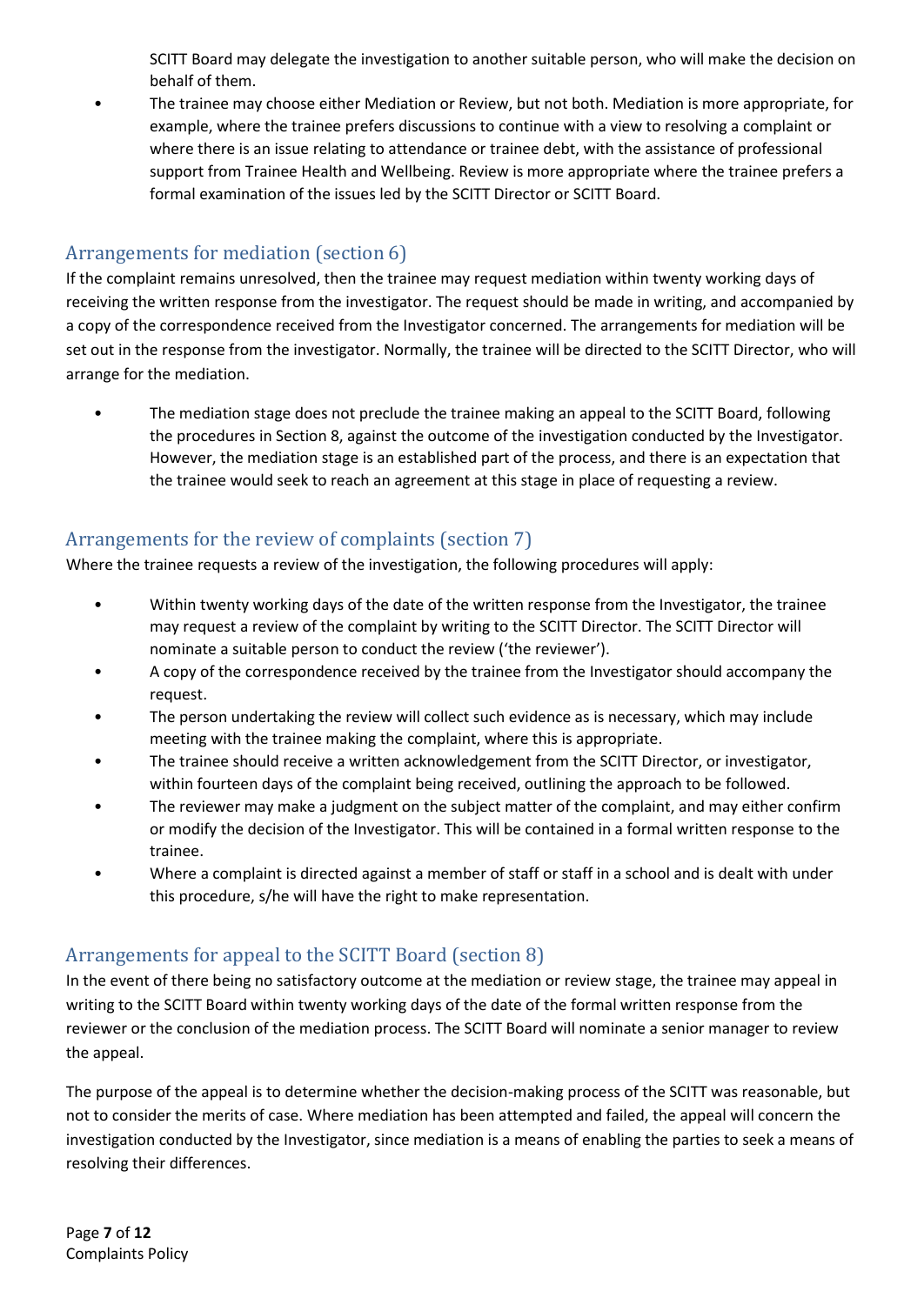Where the decision is that the decision-making process was reasonable, this determination represents the final decision of the SCITT and the completion of the procedures.

If the determination is that the decision-making process of the SCITT was not reasonable, there will be a final review of the complaint by the SCITT Board's nominee. The results of this further review will represent the final decision of the SCITT and the completion of the procedures.

The nominee will arrange for the trainee to be notified of the decision in writing, and for a completion of procedures letter to be issued to the SCITT Board and Board of Directors of the accredited provider (Sirius Academy West).

Following the completion of the internal procedures, the trainee may take the complaint to the Office of the Independent Adjudicator for Higher Education (OIA), and will be informed accordingly, together with the means of making such a referral.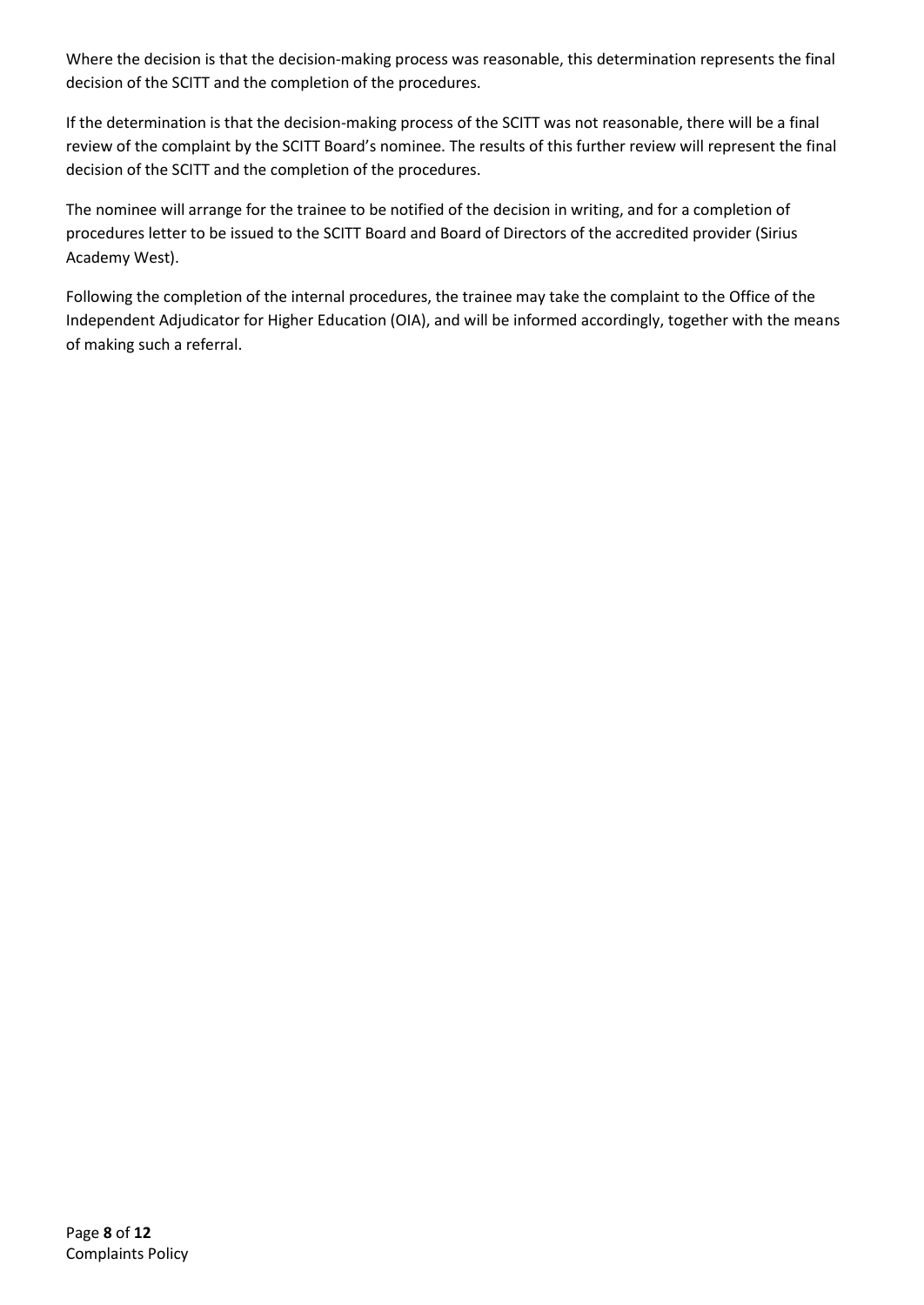# <span id="page-8-0"></span>Procedure for resolving trainee (or stakeholder) concerns - Informal Enquiry Form

#### <span id="page-8-1"></span>Introduction:

It is the aim of the Yorkshire and Humber Teacher Training SCITT to provide the very best quality of training. In any organisation, there are times when informal and more formal feedback is required to maintain and continue to improve the quality of service. This form is one part of that process and represents a means of listening to the concerns of any trainee (or stakeholder) in a systematic and supportive way.

#### <span id="page-8-2"></span>Some principles behind the use of this form:

#### **An informal but recorded process**

When a trainee has a concern (for example, about the support or provision they have received, or an on-going problem that appears to be becoming more troublesome) then a more structured discussion may be undertaken using the following approach.

- 1. The trainee will be invited to a meeting with a mandated officer from YHTT SCITT. The trainee may, if s/he wishes, be accompanied by a friend, union representative or any other person of their choice. The officer may also be accompanied if this is seen as appropriate.
- 2. At the meeting there will be a discussion about the problem the trainee faces and ways to resolve it will be considered. An informal intervention plan may be produced, if needed, following the meeting.
- 3. The interview will be structured by the use of questions that encourage reflection and problem solving.
- 4. The trainee will be sent a copy of the completed form.

A key principle behind this approach is its informal character. Unless the trainee raises a grievance relating to gross misconduct by an employee of the YHTT SCITT then any evidence and findings from this meeting will only be used as a way to resolve the problem or to plan how to.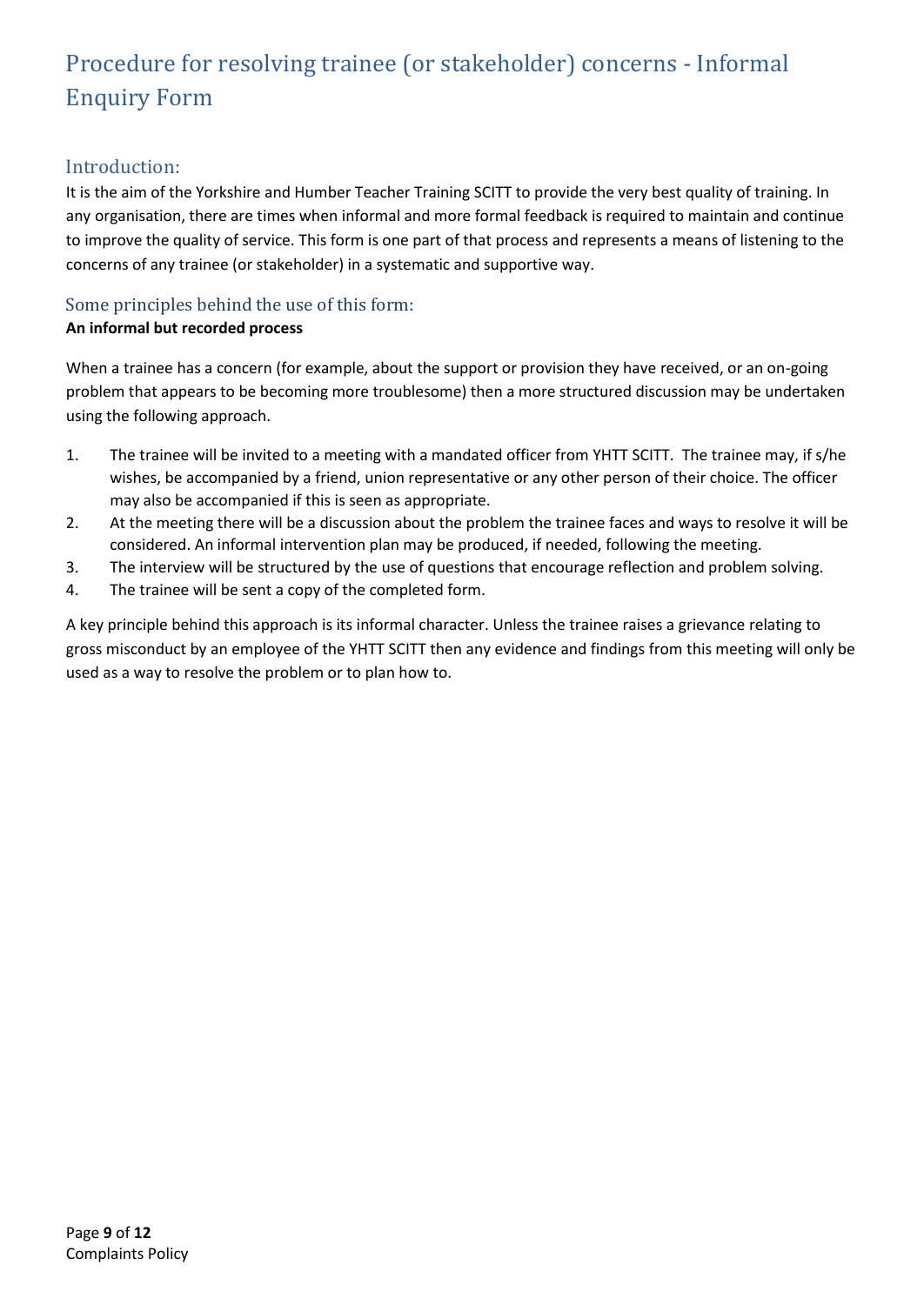# Informal Enquiry Form

<span id="page-9-0"></span>

| This form completed by: |  |
|-------------------------|--|
| Role:                   |  |

| Name of trainee or stakeholder: |  |
|---------------------------------|--|
|                                 |  |
|                                 |  |
|                                 |  |
| Date this form completed:       |  |
|                                 |  |
|                                 |  |
|                                 |  |

#### **Semi-Structured Interview**

#### *Please select the relevant questions.*

| <b>Part one: Clarifying the Nature and Cause of</b>          | Notes and comments if needed |
|--------------------------------------------------------------|------------------------------|
| <b>Concern:</b>                                              |                              |
|                                                              |                              |
| What has happened so far?<br>$\bullet$                       |                              |
|                                                              |                              |
| What has been the effect of what has<br>$\bullet$            |                              |
| happened?                                                    |                              |
|                                                              |                              |
|                                                              |                              |
| Do you think anyone else been affected by<br>$\bullet$       |                              |
| this?                                                        |                              |
|                                                              |                              |
|                                                              |                              |
| So far, who else have you talked to about this?<br>$\bullet$ |                              |
|                                                              |                              |
|                                                              |                              |
| How did they respond?<br>٠                                   |                              |
|                                                              |                              |
|                                                              |                              |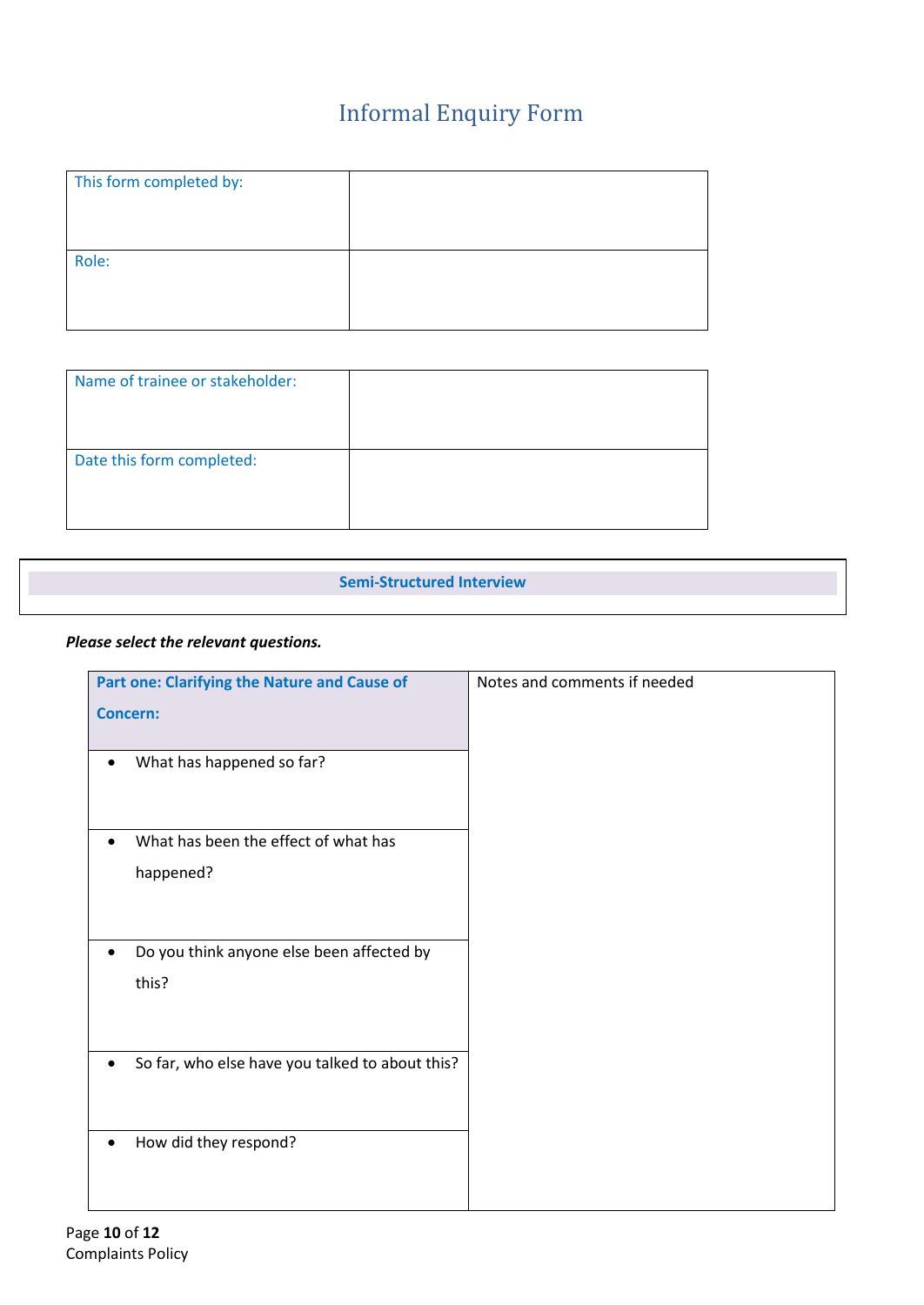| <b>Part two: seeking solutions:</b>                                                 | Notes and comments if needed |
|-------------------------------------------------------------------------------------|------------------------------|
| What needs to be thought about now, and<br>what needs to happen next?               |                              |
| What are you hoping might be the result of<br>talking with me?                      |                              |
| What would be the worst outcome for you?                                            |                              |
| What will be an ideal outcome for you in<br>$\bullet$<br>this situation?            |                              |
| What do you think needs to happen to make<br>this possible?                         |                              |
| Who else ideally needs to be involved in<br>$\bullet$<br>resolving this issue?      |                              |
| What do you think is the best way to involve<br>$\bullet$<br>these people and when? |                              |

| Part three: Deciding on next best steps:     | In two sentences can you summarise, for clarity,<br>exactly what the complaint/concern is. |
|----------------------------------------------|--------------------------------------------------------------------------------------------|
| Before deciding on what we may do together   |                                                                                            |
| to resolve this issue how far do you feel we |                                                                                            |
| have covered the main issues regarding your  |                                                                                            |
| concerns.                                    |                                                                                            |
|                                              |                                                                                            |
|                                              |                                                                                            |
| In summary your concerns are as follows:     |                                                                                            |
| (Write down the summary of concerns and      |                                                                                            |
| read them back)                              |                                                                                            |